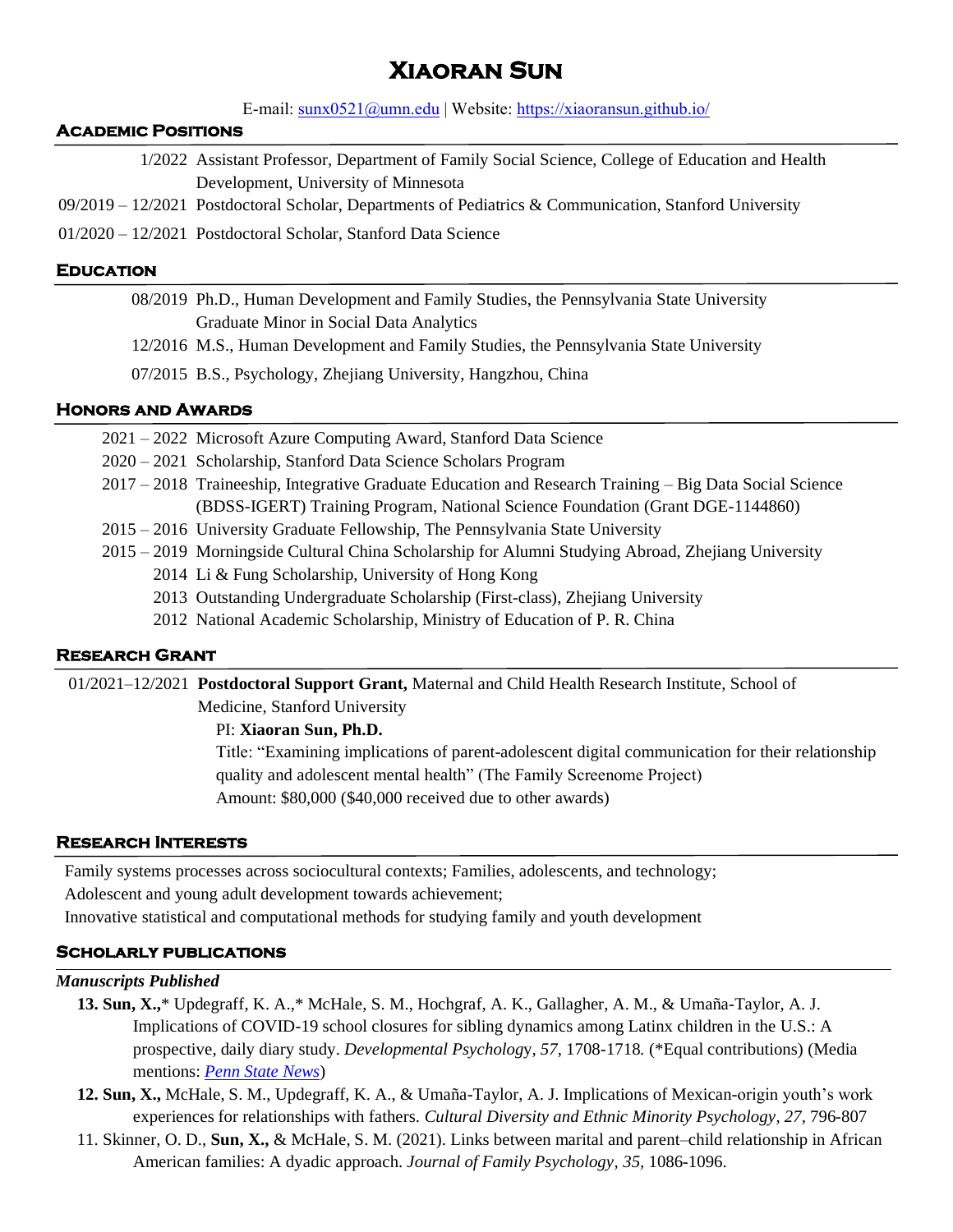- **10. Sun, X.,** McHale, S. M., & Updegraff, K. A. (2020). Career adaptivity mediates longitudinal links between parentadolescent relationships and young adult occupational attainment. *Developmental Psychology, 56*, 2309-2321
- **9. Sun, X.,** Ram, N., & McHale, S. M. (2020). Adolescent family experiences predict young adult educational attainment: A data-based cross-study synthesis with machine learning*. Journal of Child and Family Studies, 29.* 2770-2785.
- **8. Sun, X.,** McHale, S. M., & Crouter, A. C. (2020). Perceived underemployment and couple relationships among African American parents: A dyadic approach*. Cultural Diversity and Ethnic Minority Psychology, 26*, 82-92. (Media mentions: *[APA spotlight](https://www.apa.org/pubs/highlights/spotlight/issue-173)*, *[Penn State News](https://news.psu.edu/story/607964/2020/02/12/research/underemployment-affects-african-american-parents-and-their)*)
- 7. Skinner, O. D., **Sun, X.,** & McHale, S. M. (2020). Longitudinal links between expressivity and African American parent-adolescent relationships: A dyadic approach. *Journal of Child and Family Studies, 29,* 442-454.
- 6. Jenkins, A. I. C., Fredman, S. J., Le, Y., **Sun, X.,** Brick, T. R., Skinner, O. D., & McHale, S. M. (2020). Prospective associations between depressive symptoms and marital satisfaction in Black couples. *Journal of Family Psychology, 34*, 12-23.
- **5. Sun, X.,** McHale, S. M., & Updegraff, K. A. (2019). Sibling experiences in middle childhood predict sibling differences in college graduation. *Child Development, 90*, 25-34. (Media mentions: *[NICHD](https://www.nichd.nih.gov/newsroom/releases/062618-siblings)*, *[ScienceDaily](https://www.sciencedaily.com/releases/2018/04/180417115808.htm)*, *[Penn State News](https://news.psu.edu/story/524771/2018/06/18/research/childhood-sibling-dynamics-may-predict-differences-college)*, *[The University Network,](https://www.tun.com/blog/sibling-relationships-predict-educational-success/) [MedicalResearch](https://medicalresearch.com/author-interviews/sibling-closeness-in-middle-school-predicts-differences-in-college-graduation/42678/)*, [知识分子](http://www.zhishifenzi.com/depth/depth/4726.html) )
- **4. Sun, X.,** McHale, S. M., & Updegraff, K. A. (2019). Sibling dynamics in adolescence predict young adult orientations to couple relationships: A dyadic approach. *Journal of Adolescence, 77,* 129-138.
- 3. Lawson, K. M., **Sun, X.,** & McHale, S. M. (2019). Family-friendly for her, longer hours for him: Actor-partner model linking work-family environment to work-family interference. *Journal of Family Psychology, 33,* 444- 452.
- **2. Sun, X.,** McHale, S. M., Crouter, A. C., & Jones, D. E. (2017). Longitudinal links between work experiences and marital satisfaction in African American dual-earner couples. *Journal of Family Psychology, 31 (Special Issue: Advances in Methods and Measurement in Family Psychology),* 1029-1039.
- **1. Sun, X.,** McHale, S. M., & Updegraff, K. A. (2017). Maternal and paternal resources across childhood and adolescence as predictors of young adult achievement. *Journal of Vocational Behavior, 100*, 111-123.

# *Chapter Published*

**Sun, X.\*** & McMillan, C.\* (2018). The interplay between families and technology: Directions for future investigation. In J. Van Hook, S. McHale, & V. King (Eds). *Families and technology,* New York: Springer*.* (\*Equal contributions)

# *Manuscripts Under Review*

- **Sun, X.,** Haydel, F., Matheson, D., Desai, M., & Robinson, T. N. *Mobile phone acquisition age and ownership among low-income Latinx children: Links to well-being.*
- **Sun, X.,** Ram, N., Reeves, B., Cho, M. J., Fitzgerald, A., Yang, X., & Robinson, T. N., *Dynamic characteristics of young adults' smartphone interactions with parents: Observing screenomes at multiple timescales.*
- Padilla, J., **Sun, X.,** McHale, S. M., & Updegraff, K. A. *Longitudinal links between adolescent siblings' gender-typed characteristics and sibling relationship quality: A dyadic approach.*

# **Presentations at Scholarly Meetings**

#### *Conference Symposia & Workshops*

- **Sun, X.** (2020, November). *Family Dynamics in the Digital World: Qualitative and Quantitative Analyses of Data From Interviews, Social Media, and Smartphones*. Symposium chaired at the National Council on Family Relations, virtual conference.
- **Sun, X.** (2020, November). *Introduction to Machine Learning for Family Research: Basic Concepts, Common Algorithms, and Application Examples.* Workshop chaired at the National Council on Family Relations, virtual conference. (137 registered attendees)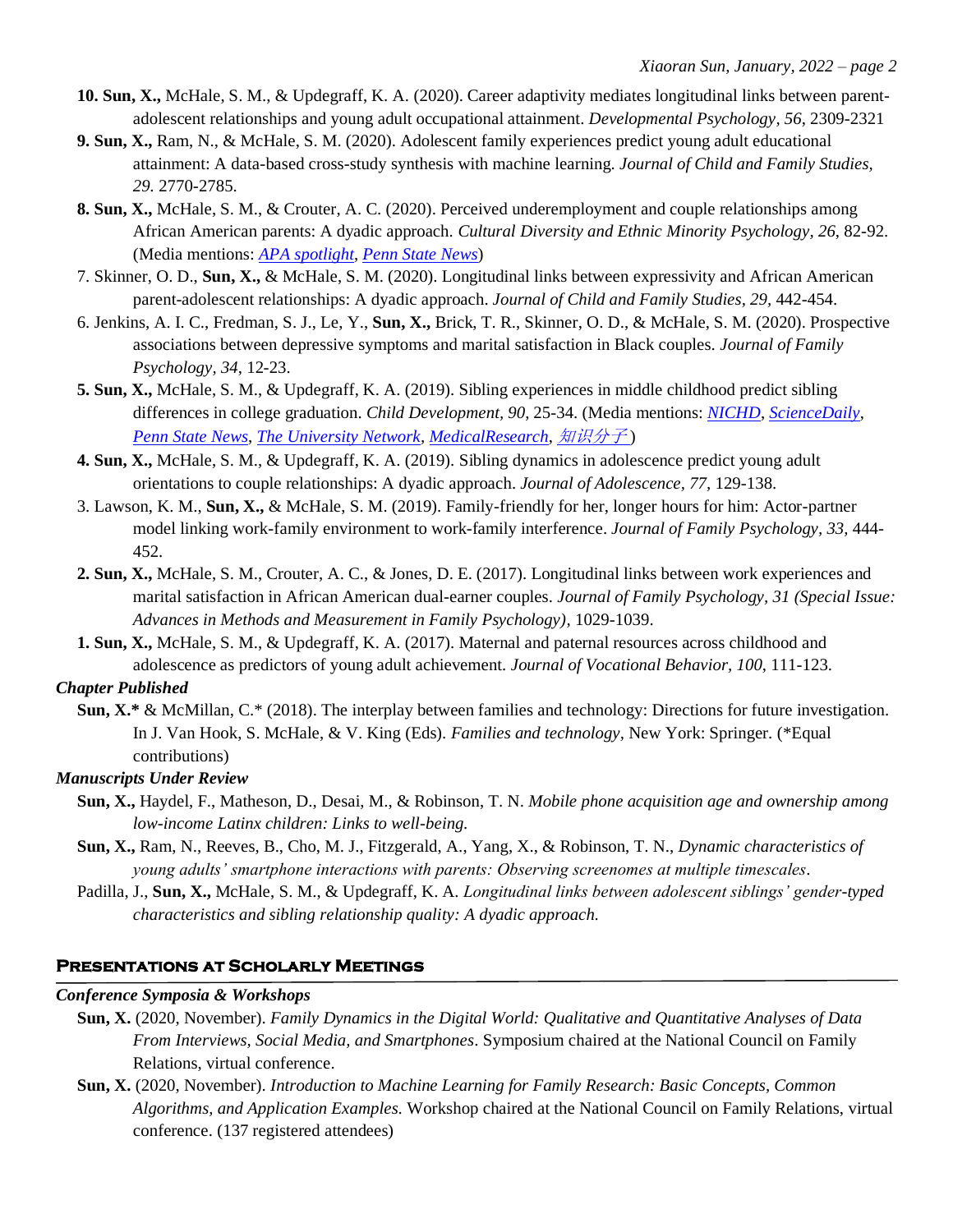- **Sun, X.** (2019, November). *How Families Help Youth to Flourish: The Role of Family Dynamics in Adolescent and Young Adult Positive Well-Being*. Symposium chaired at the National Council on Family Relations, Fort Worth, TX.
- **Sun, X.** (2019, March). *Leveraging Machine Learning Methods for Research on Child Development in the Big Data Era.* Symposium chaired at the Biennial Meeting of Society for Research in Child Development, Baltimore, MD.
- **Sun, X.** (2018, June). *Sociocultural Contexts of the Work-Family Interface: A Call to Identify Resiliency Factors.* Symposium chaired at the Biennial Meeting of Work and Family Researchers Network, Washington, D.C.
- **Sun, X.** (2018, April). *The Role of Family in Adolescent and Young Adult Romantic and Sexual Relationships: A Call for Systems Research.* Symposium chaired at the Biennial Meeting of Society for Research on Adolescence, Minneapolis, MN

#### *Paper Presentations*

- **Sun, X.** & Wang, Y. (2021, November). *Typology of research on families and technology: A systematic review*. Paper presented at the TCRM conference at the National Council on Family Relations, virtual conference.
- **Sun, X.,** Updegraff, K. A., McHale, S. M., Hochgraf, A. K., Gallagher, A. M., & Umaña-Taylor, A. J. (2021, April). *Implications of COVID-19 school closures for sibling dynamics among Latinx children: A daily diary study*. Paper presented at the 2021 SRCD Virtual Biennial Meeting.
- **Sun, X.,** Reeves, B., Ram, N., Cho, M. J., Fitzgerald, A., & Robinson, T. N. (2020, November). *Pulling closer or pushing away? Ambivalence in the dynamics between young adults and parents in the digital context.* Paper presented at the National Council on Family Relations, virtual conference.
- **Sun, X.,** Robinson, T. N., Ram, N., Reeves, B., Cho, M. J., Chiatti, A., Lee, J., Roehrick, K., Yang, X., & Fitzgerald, A. (2020, July). *Parent-young adult communication in the digital world: A Screenomics paradigm.* Paper presented at 6th International Conference on Computational Social Science (IC2S2), virtual conference.
- **Sun, X.,** McHale, S. M., & Updegraff, K. A. (2019, November). *Career adaptivity mediates longitudinal links between parent-adolescent relationships and young adult occupational attainment.* Paper presented at the National Council on Family Relations, Fort Worth, TX.
- **Sun, X.,** McHale, S. M., Updegraff, K. A., & Umaña-Taylor, A. J. (2019, November). I*mplications of Mexican-origin youth's work experiences for relationships with fathers.* Paper presented at the National Council on Family Relations, Fort Worth, TX.
- **Sun, X.,** & Ram, N. (2019, March). *Family experiences in adolescence predict young adult educational attainment: A machine learning approach.* Paper presented at Biennial Meeting of Society for Research in Child Development, Baltimore, MD.
- **Sun, X.,** Chi, G., Yin, J., & McHale, S. M. (2018, October). *Sibling interactions and shared interests on Twitter: Analyses of a selected sibling sample based on archived Twitter data*. Paper presented at SRCD Special Topics: Conference on the Use of Secondary and Open Source Data in Developmental Science, Phoenix, AZ.
- **Sun, X.,** McHale, S. M., & Crouter, A. C. (2018, June). *Perceived underemployment among African American spouses: Implications for couple relationships.* Paper presented at the Biennial Meeting of Work and Family Researchers Network, Washington, D.C.
- Lawson, K. M., **Sun, X.,** & McHale, S. M. (2018, June). *The associations between wives' and husbands' work-family environment and work-family spillover: Actor-Partner Interdependence Models.* Paper presented at the Biennial Meeting of Work and Family Researchers Network, Washington, D.C.
- **Sun, X.,** & McHale, S. M. (2018, April). *Sibling dynamics in adolescence predict young adult orientations to couple relationships: A dyadic approach.* Paper presented at the Biennial Meeting of Society for Research on Adolescence, Minneapolis, MN
- **Sun, X.,** McHale, S. M., Crouter, A. C., & Jones, D. E. (2017, November). *Longitudinal links between work experiences and marital satisfaction among African American dual-earner couples.* Paper presented at the National Council on Family Relations. Orlando, FL.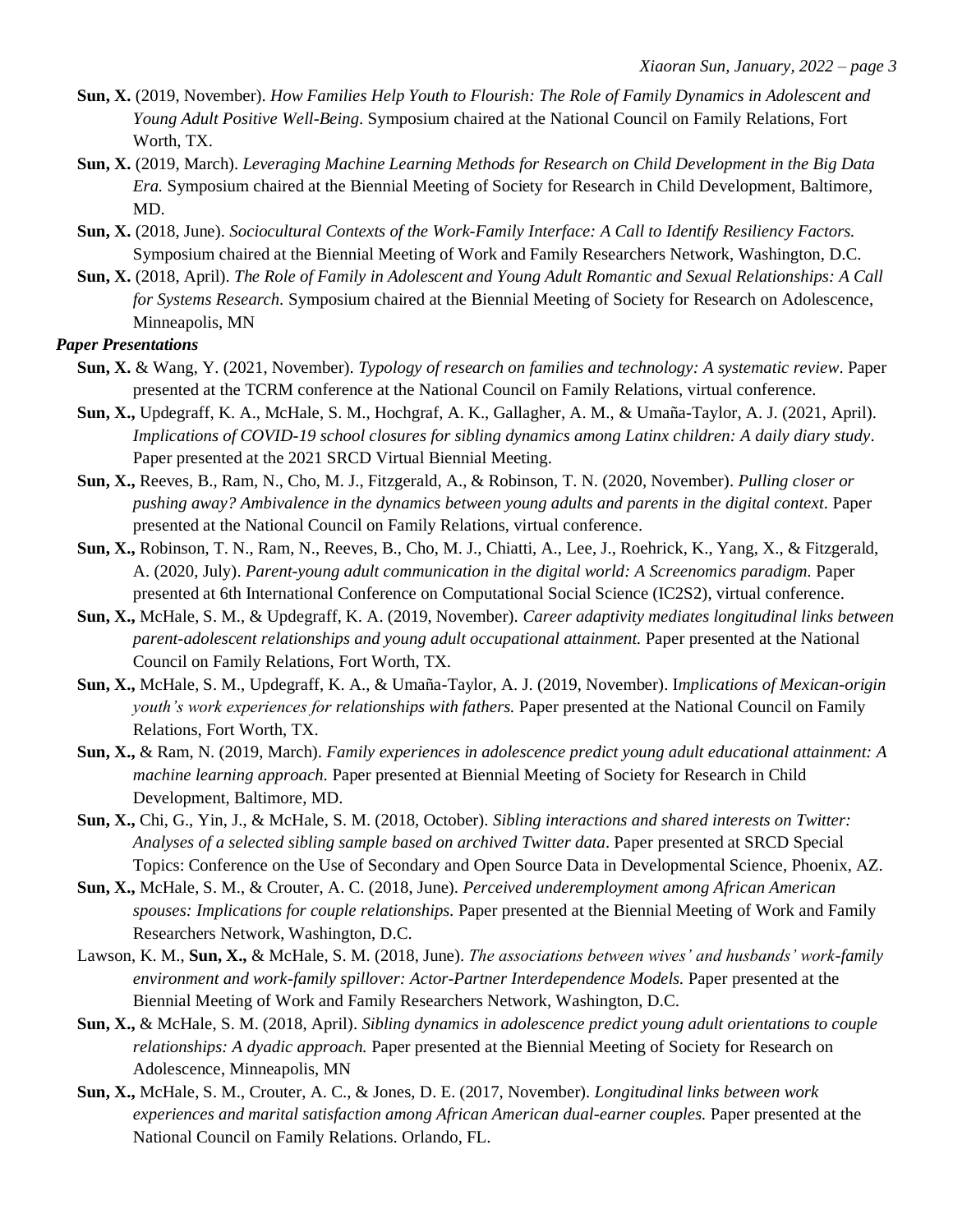- **Sun, X**., McHale, S. M., & Updegraff, K. A. (2017, November). *Early parental resources predict young adult achievement.* Paper presented at the National Council on Family Relations. Orlando, FL.
- Padilla, J. & **Sun, X.** (2017, November). *Links between siblings' gender-typed characteristics and sibling relationship qualities.* Paper presented at the National Council on Family Relations. Orlando, FL.
- **Sun, X**., McHale, S. M., Updegraff, K. A., & Umaña-Taylor, A. J. (2017, May). *Sleep duration predicts time spent on homework among Mexican American adolescents: A daily diary study.* Paper presented at the Pennsylvania State University Mini-Conference on Multivariate/Longitudinal Methods. University Park, PA.

#### *Poster Presentations*

- **Sun, X.,** LeBouef, S., & Dworkin, J. (2021, November). *It's how you talk about it: Linguistic correlates of family dynamics from young adults' interviews.* Poster presented at the National Council on Family Relations, virtual conference
- **Sun, X.,** Haydel, K. F., Matheson, D., Desai, M., & Robinson, T. N. (2021, April). *Prospective study of mobile phone acquisition and ownership and well-being among Latinx children.* Poster presented at the 2021 SRCD Virtual Biennial Meeting.
- **Sun, X.,** McHale, S. M., Updegraff, K. A., & Umaña-Taylor, A. J. (2018, April). *Time spent on homework among Mexican American adolescents: Contextual correlates and implications for achievement.* Poster presented at the Biennial Meeting of Society for Research on Adolescence, Minneapolis, MN
- **Sun, X**., McHale, S. M., & Updegraff, K. A. (2017, April). *Sibling experiences in middle childhood: Implications for sibling differences in college graduation.* Poster presented at the Biennial Meeting of Society for Research in Child Development, Austin, TX.
- Mayfield, K., **Sun, X.,** & McHale, S. M. (2016, October). *Correlates of fathers' and mothers' coparenting in African American families.* Poster presented at the special topics meeting, Babies, Boys, and Men of Color, Society for Research in Child Development, Tampa, FL.
- **Sun, X.,** Kim, J. J., Fung, J. J., Park, H. & Lau, A. S. (2014, September). *Mothers' and children's implicit theories of intelligence: Implications for child mental health in Hong Kong families.* Poster presented at the Symposium for UCLA Cross-disciplinary Scholars for Science and Technology, Los Angeles, CA.

#### **Teaching Experience**

*University of Minnesota, Department of Family Social Science*

#### **Instructor**

| Spring 2022 | FSOS 5015: Family Research Laboratory                       |
|-------------|-------------------------------------------------------------|
|             | FSOS 3105: Technology in Parenting and Family Relationships |

*The Pennsylvania State University, Department of Human Development and Family Studies*

| Instructor                |                                                                |
|---------------------------|----------------------------------------------------------------|
| Summer 2019               | HDFS 129: Introduction to Human Development and Family Studies |
| <b>Guest Lecturer</b>     |                                                                |
| Spring 2017               | HDFS 433: Developmental Transition to Adulthood                |
|                           | "Family as a context of young adult career development"        |
| <b>Teaching Assistant</b> |                                                                |
| Spring 2019               | HDFS 129: Introduction to Human Development and Family Studies |
| Spring 2017               | HDFS 249: Adult Development and Aging                          |
|                           |                                                                |

#### **Skills**

Proficient in R, Python, SAS, Linux, SPSS, and Mplus

Proficient in machine learning methods, structural equation modeling, multilevel modeling, and mixture models Proficient with web scraping, text analysis, image processing